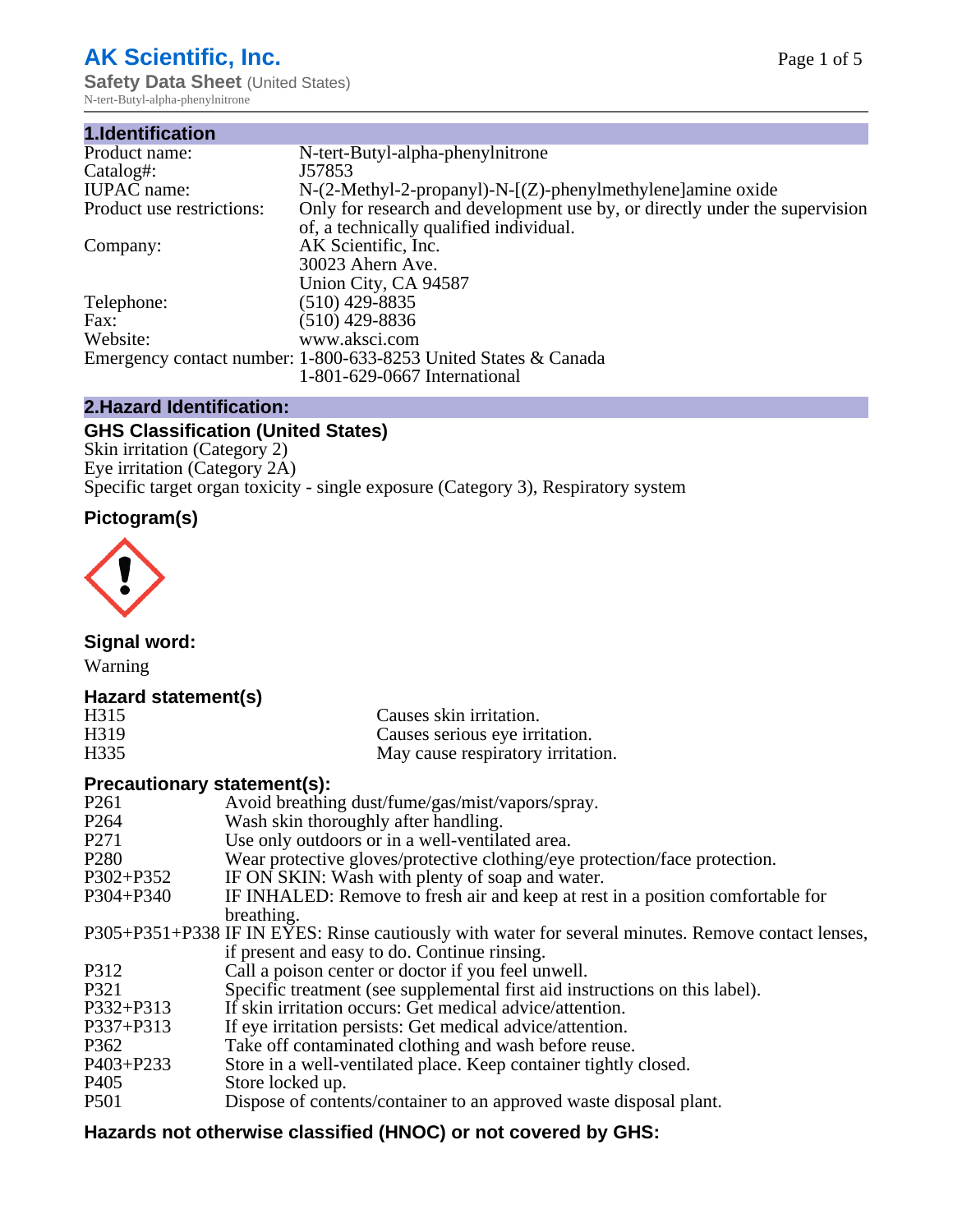#### none

#### **3.Composition/Information on Ingredients**

# Purity: 95%<br>EC: 222-

Synonyms: PBN; alpha-Phenyl-N-tert-butylnitrone CAS#: 3376-24-7 EC: 222-168-6

#### **4. First Aid Measures**

**General Information:** Immediately remove any clothing contaminated by the product. Move out of dangerous area. Consult a physician and show this safety data sheet.

**Inhalation:** Move person to fresh air. If not breathing, give artificial respiration. If breathing is difficult, give oxygen. Obtain medical aid.

**Skin contact:** Immediately flush skin with running water for at least 15 minutes while removing contaminated clothing and shoes. Wash clothing before reuse. Obtain medical aid immediately. **Eye contact:** Immediately flush open eyes with running water for at least 15 minutes. Obtain medical aid immediately.

**Ingestion:** Do NOT induce vomiting without medical advice. Rinse mouth with water. Never administer anything by mouth to an unconscious person. Obtain medical aid immediately.

**Most important symptoms and effects, both acute and delayed:** No further information available. Please see sections 2 and 11.

**Indication of any immediate medical attention and special treatment needed:** No further information available.

#### **5. Fire Fighting Measures**

**Suitable extinguishing media:** Use water spray, dry chemical, carbon dioxide, or chemical foam. **Specific hazards arising from the chemical:** Carbon oxides, Nitrogen oxides.

**Advice for firefighters:** As in any fire, wear a NIOSH-approved or equivalent, pressure-demand, self-contained breathing apparatus and full protective gear. During a fire, irritating and highly toxic gases may be generated by thermal decomposition or combustion.

#### **6. Accidental Release Measures**

**Personal precautions, protective equipment and emergency procedures:** Wear protective equipment and keep unprotected personnel away. Ensure adequate ventilation. Remove all sources of ignition. Prevent further leak or spill if safe to do so. For personal protective equipment, please refer to section 8.

**Environmental precautions:** Do not let product enter drains, other waterways, or soil.

**Methods and materials for containment and cleaning up:** Prevent further leak or spill if safe to do so. Vacuum, sweep up, or absorb with inert material and place into a suitable disposal container. Consult local regulations for disposal. See section 13 for further disposal information.

#### **7. Handling and Storage**

**Precautions for safe handling:** Avoid contact with skin, eyes, and personal clothing. Wash hands thoroughly after handling. Avoid breathing fumes. Use only with adequate ventilation. Wear suitable protective clothing, gloves, and eye/face protection. Keep away from sources of ignition. Minimize dust generation and accumulation. Keep container tightly closed. Open and handle container with care. Do not eat, drink, or smoke while handling.

**Conditions for safe storage, including any incompatibilities:** Store in a tightly-closed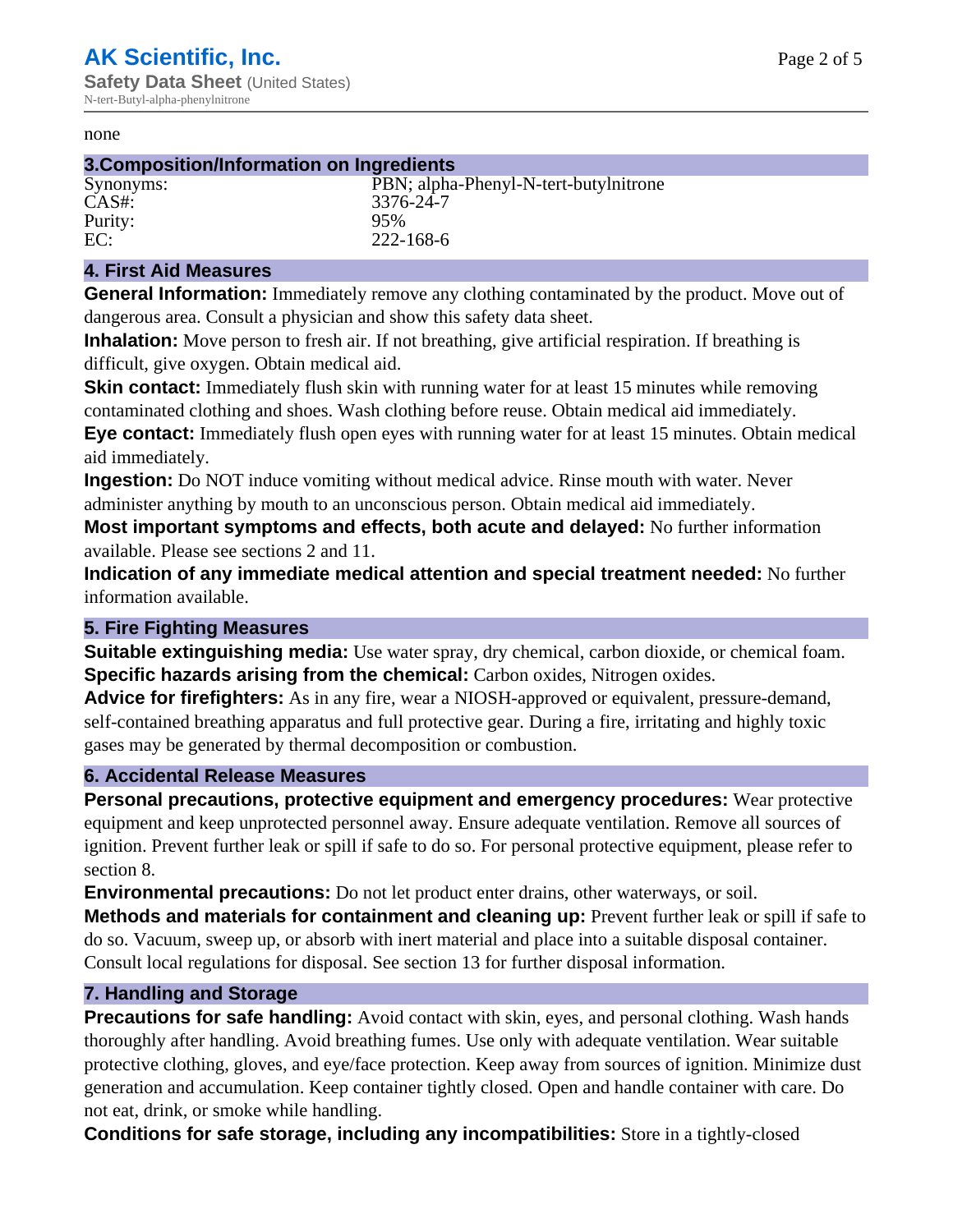container when not in use. Store in a cool, dry, well-ventilated area away from incompatible substances. Keep away from sources of ignition. ,Store long-term at -20°C.

#### **8. Exposure Controls/Personal Protection**

#### **Exposure limits:**

| <b>OSHA PEL:</b>  | Not available. |
|-------------------|----------------|
| NIOSH REL:        | Not available. |
| <b>ACGIH TLV:</b> | Not available. |

**Appropriate engineering controls:** Avoid contact with skin, eyes, and clothing. Wash hands before breaks and immediately after handling the product. Facilities storing or utilizing this material should be equipped with an eyewash fountain. Use adequate general and local exhaust ventilation to keep airborne concentrations low.

#### **Personal protection**

| Eyes:        | Based on an evaluation of the eye or face hazards present, wear chemical splash-resistant<br>safety glasses or goggles with side protection. A face shield may be appropriate in some |  |  |
|--------------|---------------------------------------------------------------------------------------------------------------------------------------------------------------------------------------|--|--|
|              | workplaces. Use eyewear tested and approved under appropriate government standards<br>such as OSHA 29 CFR 1910.133 or EU EN166.                                                       |  |  |
| Hands:       | Wear gloves selected based on an evaluation of the possible hazards to hands and skin,                                                                                                |  |  |
|              | the duration of use, the physical conditions of the workplace, and the chemical resistance                                                                                            |  |  |
|              | and physical properties of the glove material.                                                                                                                                        |  |  |
|              | Skin and body: Protective clothing must be selected based on the hazards present in the workplace, the                                                                                |  |  |
|              | physical environment, the duration of exposure, and other factors. No fabric can provide                                                                                              |  |  |
|              | protection against all potential hazards; therefore it is important to select the appropriate                                                                                         |  |  |
|              | protective clothing for each specific hazard. At the minimum, wear a laboratory coat and                                                                                              |  |  |
|              | close-toed footwear.                                                                                                                                                                  |  |  |
| Respiratory: | Respirators are not a substitute for accepted engineering control measures such as<br>enclosure or confinement of the operation, general and local ventilation, and substitution      |  |  |
|              | of less toxic materials. When respiratory personal protective equipment is appropriate                                                                                                |  |  |
|              | based on an assessment of respiratory hazards in the workplace, use a NIOSH- or                                                                                                       |  |  |
|              | CEN-certified respirator.                                                                                                                                                             |  |  |

| 9. Physical and Chemical Properties |                                       |
|-------------------------------------|---------------------------------------|
| <b>Physical State:</b>              | White to off-white powder or crystals |
| Molecular Formula:                  | C11H15NO                              |
| Molecular Weight:                   | 177.24                                |
| Odor:                               | Not available.                        |
| pH:                                 | Not available.                        |
| <b>Boiling Point Range:</b>         | Not available.                        |
| Freezing/Melting Point:             | $71-75$ °C                            |
| <b>Flash Point:</b>                 | Not available.                        |
| <b>Evaporation Rate:</b>            | Not available.                        |
| Flammability(solid,gas):            | Please see section 2.                 |
| Explosive limits:                   | Not available.                        |
| Vapor Pressure:                     | Not available.                        |
| Vapor Density:                      | Not available.                        |
| Solubility:                         | DMSO: soluble                         |
| <b>Relative Density:</b>            | Not available.                        |
| Refractive Index:                   | Not available.                        |
| Volatility:                         | Not available.                        |
| <b>Auto-ignition Temperature:</b>   | Not available.                        |
| Decomposition Temperature:          | Not available.                        |
| <b>Partition Coefficient:</b>       | Not available.                        |
|                                     |                                       |

#### **10. Stability and Reactivity**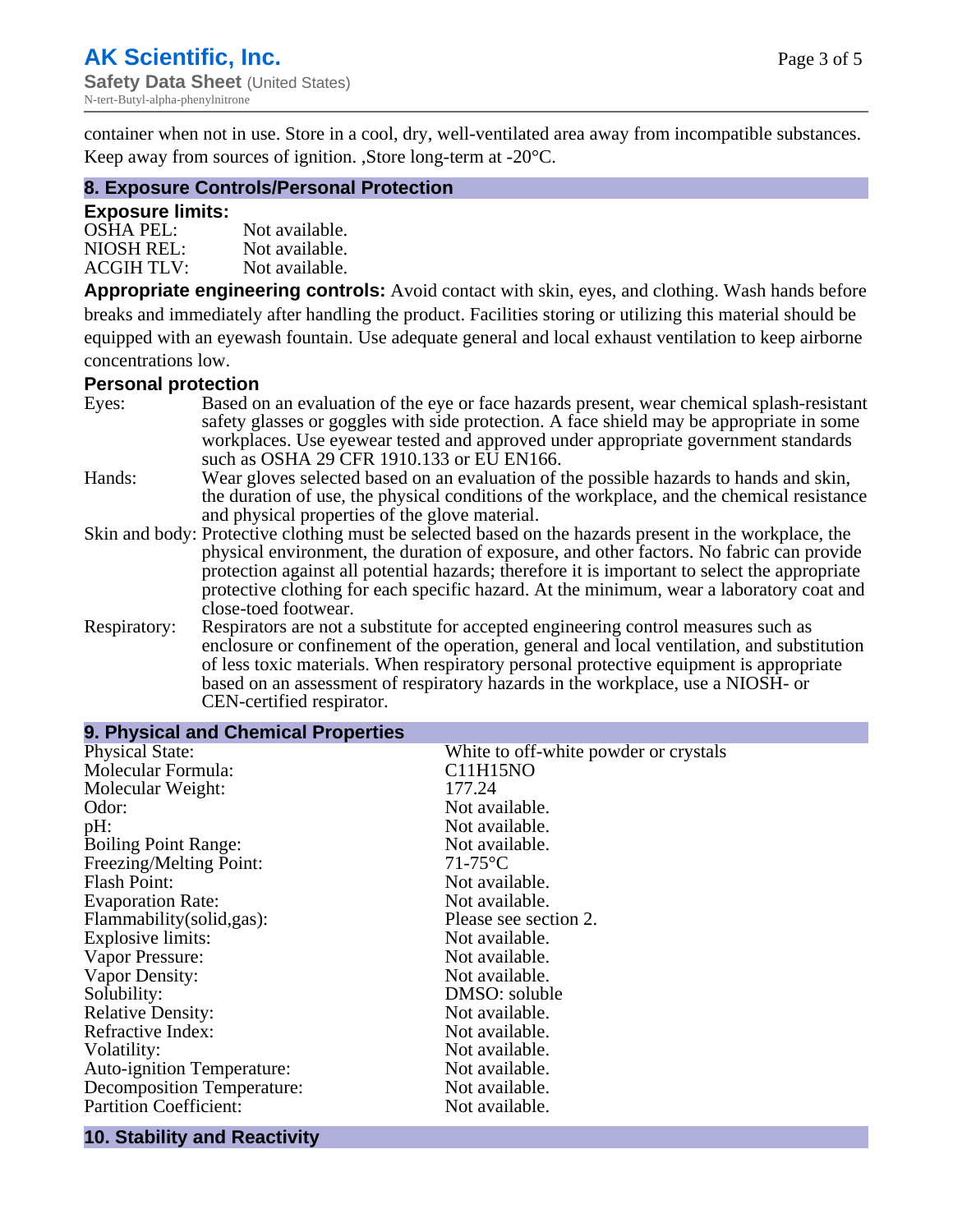| Reactivity:                                | Not available.                                                |
|--------------------------------------------|---------------------------------------------------------------|
| Chemical stability:                        | Stable under recommended temperatures and pressures.          |
| Possibility of hazardous reactions:        | Not available.                                                |
| Conditions to avoid:                       | Dust generation.                                              |
| Incompatible materials:                    | Strong oxidizing agents.                                      |
| Hazardous decomposition products:          | Carbon oxides, Nitrogen oxides.                               |
| <b>11. Toxicological Information</b>       |                                                               |
| RTECS#                                     | Not available.                                                |
| Acute toxicity:                            | TDLo Intraperitoneal-Rat-100mg/kg; LDLo                       |
|                                            | Intravenous-Mouse-200mg/kg; TDLo                              |
|                                            | Intravenous-Rat-21mg/kg                                       |
| Routes of exposure:                        | Inhalation, eye contact, skin contact, ingestion.             |
| Symptoms related to the physical, chemical | Skin contact may result in inflammation characterized by      |
| and toxicological characteristics:         | itching, scaling, reddening, blistering, pain or dryness. Eye |

contact may result in redness, pain or severe eye damage. Inhalation may cause irritation of the lungs and respiratory system. Overexposure may result in serious illness or

**Carcinogenicity**

| IARC: | Not classified.                                                                                       |
|-------|-------------------------------------------------------------------------------------------------------|
| NTP:  | Not listed.                                                                                           |
| OSHA: | Not listed.                                                                                           |
|       | Acute toxic effects: Inflammation of the eye is characterized by redness, watering, and itching. Skin |
|       | inflammation is characterized by itching, scaling, reddening, or, occasionally,                       |
|       | blistering.                                                                                           |

death.

#### **12. Ecological Information**

| Ecotoxicity:                   |
|--------------------------------|
| Persistence and degradability: |
| Bioaccumulative potential:     |
| Mobility in soil:              |
| Other adverse effects:         |
|                                |

#### **13. Disposal Considerations**

Disposal of waste: Chemical waste generators must determine whether a discarded chemical is classified as hazardous waste. US EPA guidelines for the classification determination are listed in 40 CFR 261.3. Additionally, waste generators must consult state and local hazardous waste regulations to ensure complete and accurate classification. Observe all federal, state and local regulations when disposing of the substance.

Disposal of packaging: Do not reuse containers. Dispose of as unused product.

#### **14. Transportation Information**

#### **DOT (United States)**

UN number:<br>
Proper shipping name:<br>
Not available. Proper shipping name:<br>
Transport hazard class:<br>
Not available. Transport hazard class: Packing group: Not available.

#### **IATA**

UN Number: Not DG Proper shipping name:<br>
Transport hazard class:<br>
Not available. Transport hazard class:<br>
Packing group: Not available.<br>
Not available. Packing group:

Not available. Not available. Not available. Not available. Not available.